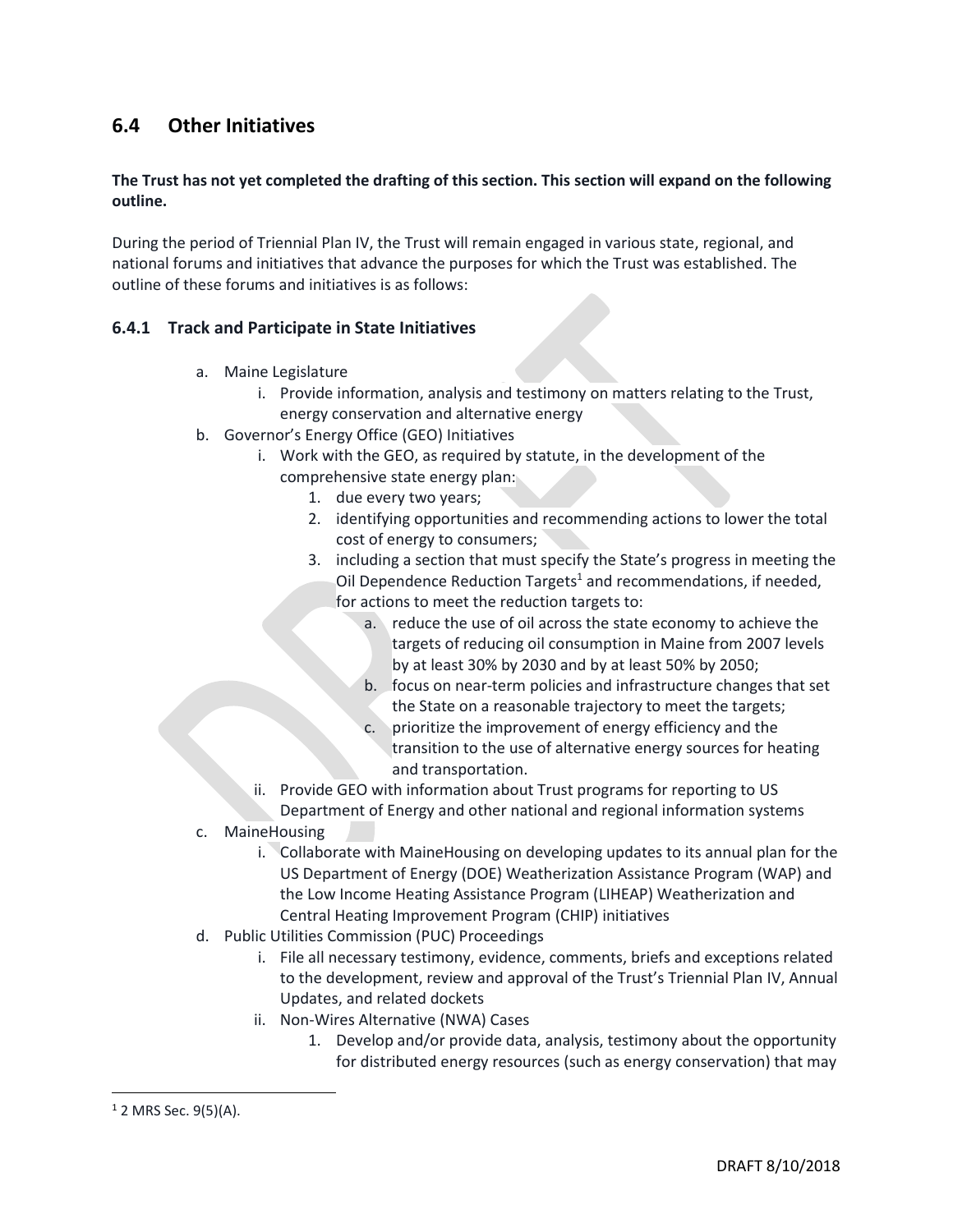serve as lower-cost alternatives to proposed transmission or distribution system upgrades;

- 2. Develop cost-effective NWA resources, where approved by the PUC, as in the Boothbay Harbor Pilot Project.
- iii. Other utility filings that relate to the Trust's programs and purposes
- iv. Avoided Costs; Cost-Effectiveness Cases
	- 1. Track and participate in cases that may determine the values used in the calculations of "benefits" and "costs" associated with energy efficiency and alternative energy
- v. Rulemakings
	- 1. Participate in rulemakings, if any, where the programs and procedures of the Trust may be implicated.
- vi. Collaborate on reporting related to Maine's participation in the Regional Greenhouse Gas Initiative (RGGI)
- e. Department of Environmental Protection (DEP)
	- i. Collaborate on reporting related to Maine's participation in RGGI
	- ii. Collaborate on issues related to mitigation of environmental impacts of leaking fuel tanks
- f. Workforce Development
	- i. Share the Trust's understanding of the capacity and needs of workforce development as it pertains to the upgrading of building envelopes and the installation and maintenance of high-efficiency equipment used for heating, hot water, lighting, air conditioning, refrigeration, compressed air, and certain manufacturing processes.
- g. Codes and Standards
	- i. Share the Trust's understanding of the baseline status of buildings and building systems in Maine for forums considering policies to revise building energy codes or equipment standards.

## **6.4.2 Track and Participate in Regional and National Initiatives**

- h. The Efficiency Maine Trust Act provides that: "The trust shall monitor conservation planning and program development activities in the region and around the country …" and "The trust may coordinate its efforts under this section with similar efforts in other states in the northeast region…"<sup>2</sup>
- i. ISO New England
	- i. Aggregate resources for delivery in the Forward Capacity Market (FCM)
	- ii. Collect and provide data, forecasts, certifications of measurement and verification protocols, financial assurance, and reports as necessary to participate in the FCM
- j. Energy Conservation Forums
	- i. The Trust shares data and analysis in forums focusing on strategies and results of energy conservation programs, such as the DOE, American Council for an Energy-Efficient Economy (ACEEE), Northeast Energy Efficiency Partnerships (NEEP), and the Consortium for Energy Efficiency (CEE).

 $\overline{\phantom{a}}$ 

<sup>2</sup> 35-A MRS Sec. 10110(2)(D) and (I).